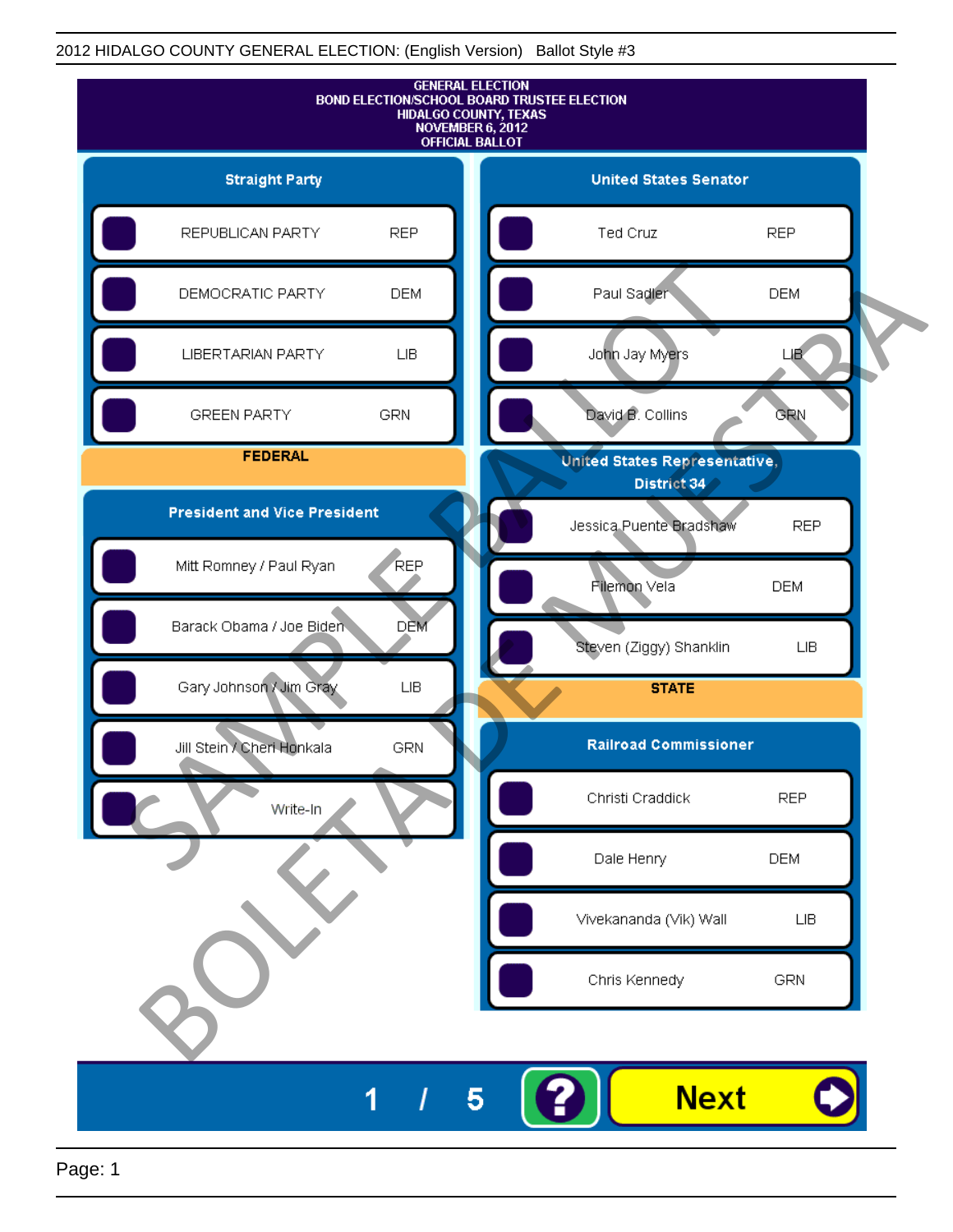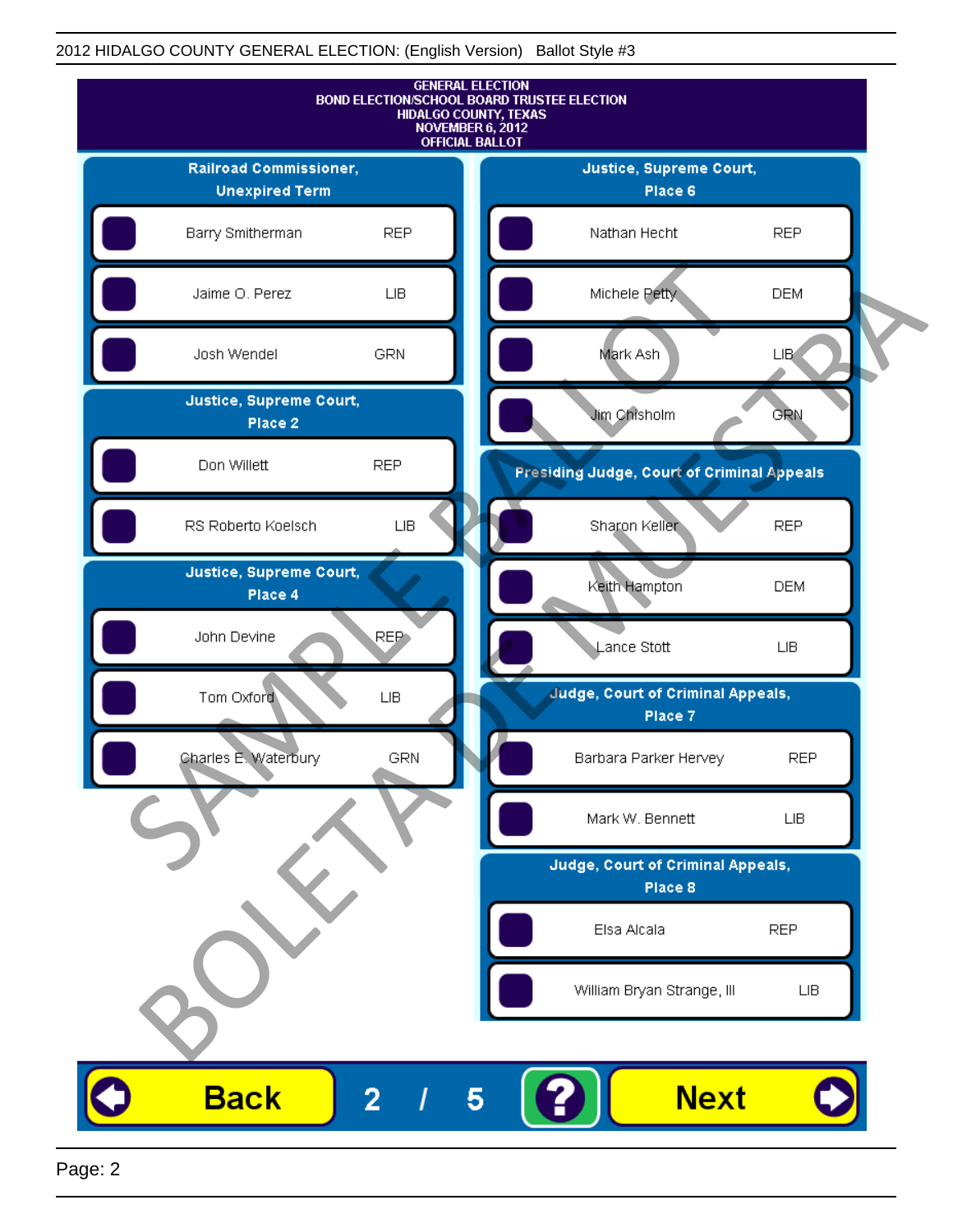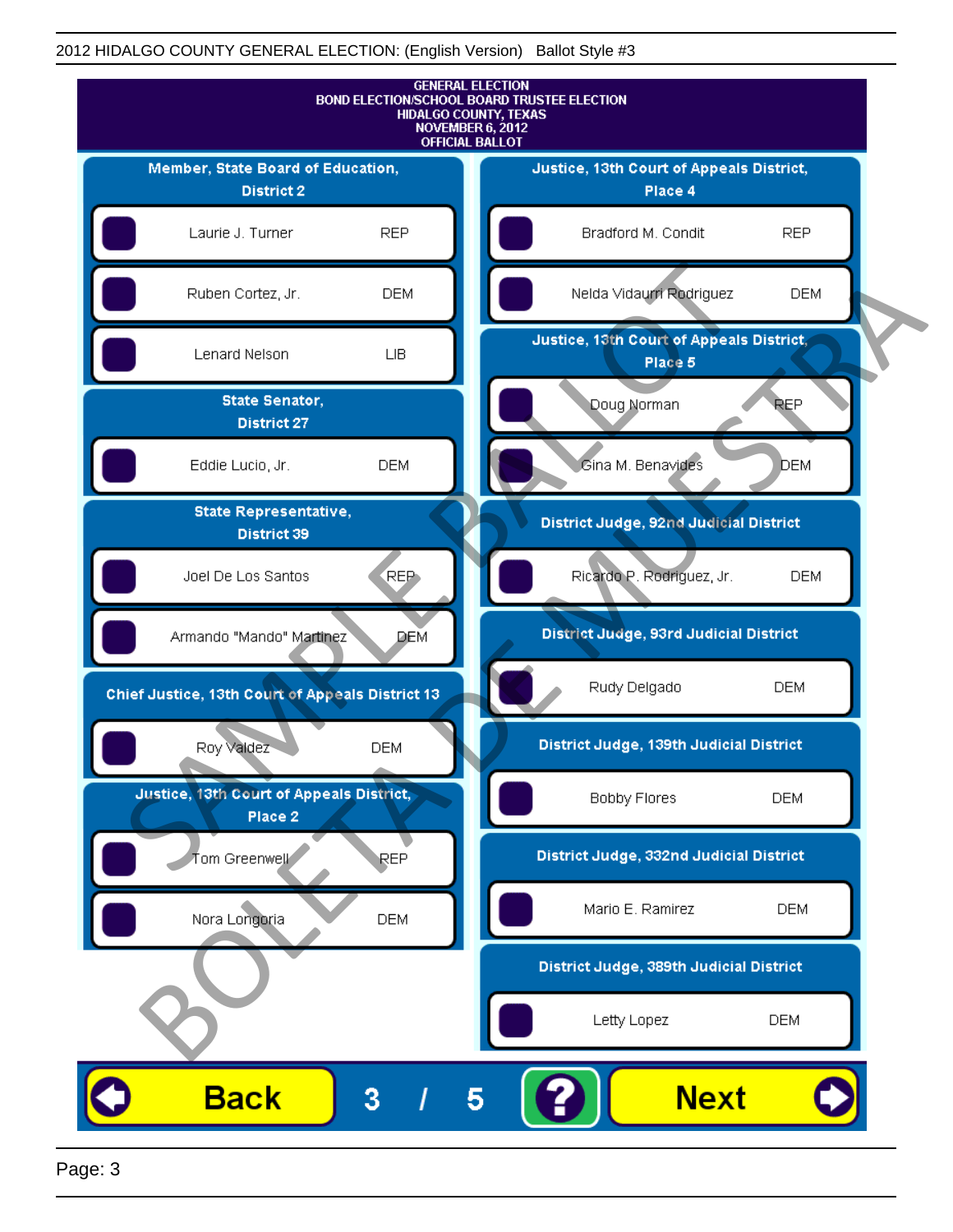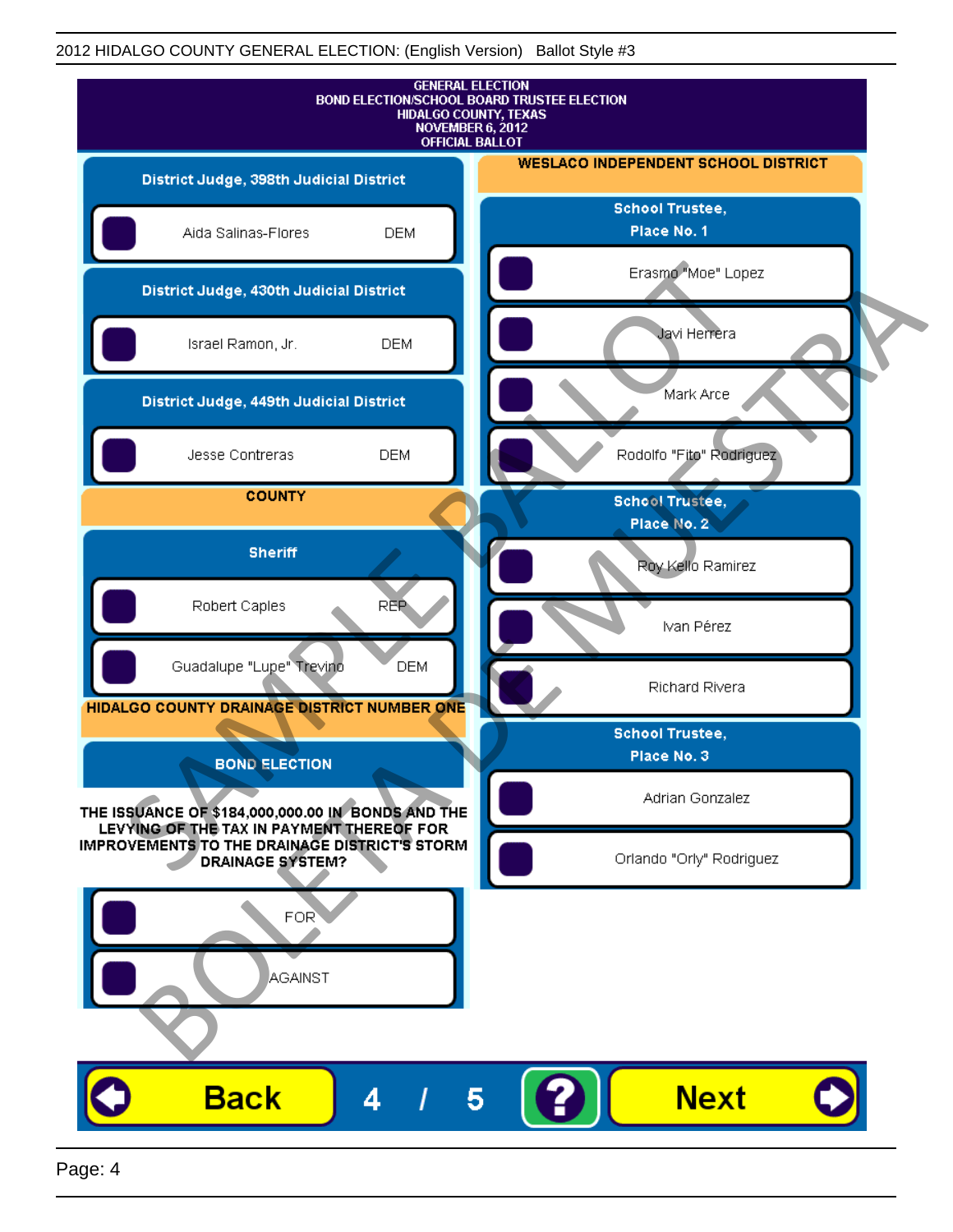## **GENERAL ELECTION** BOND ELECTION/SCHOOL BOARD TRUSTEE ELECTION<br>HIDALGO COUNTY, TEXAS<br>NOVEMBER 6, 2012 **OFFICIAL BALLOT**

Review

#### UNOPPOSED CANDIDATES DECLARED ELECTED

Judge, County Court at Law No. 7 Sergio Valdez (DEM)

County Tax Assessor-Collector

Fall Paul Visitera, Precinct No. 1<br>
County Commissioner, Precinct No. 1<br>
SAC. Cutellar JF: (DEM)<br>
County Commissioner, Precinct No. 2<br>
Ulattice of the Peace, Precinct No. 2 Place 1<br>
Counter M. "Bobby" Contrers (DEM)<br>
Ulatt County Commissioner, Precinct No. 1<br>
Accounts: A County Commissioner, Precinct No. 3<br>
Use of the Peace, Precinct No. 1<br>
Siste of the Peace, Precinct No. 1<br>
There is a control of the County Commission (DEM)<br>
There is a cont

**Back** 

5

5

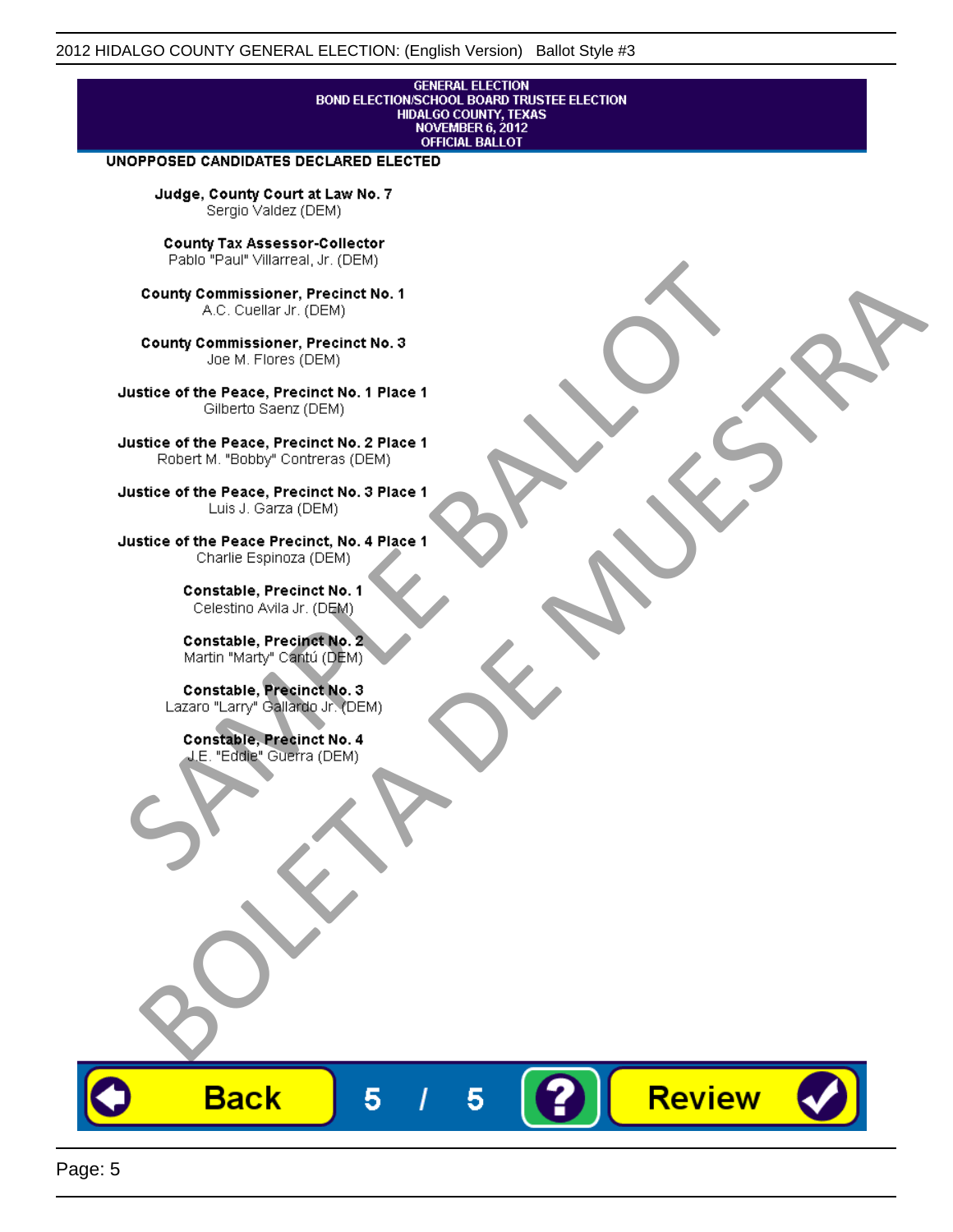# **Summary Ballot Instructions**

Press the candidate name or contest title to return to a contest.

Vote button will light up when

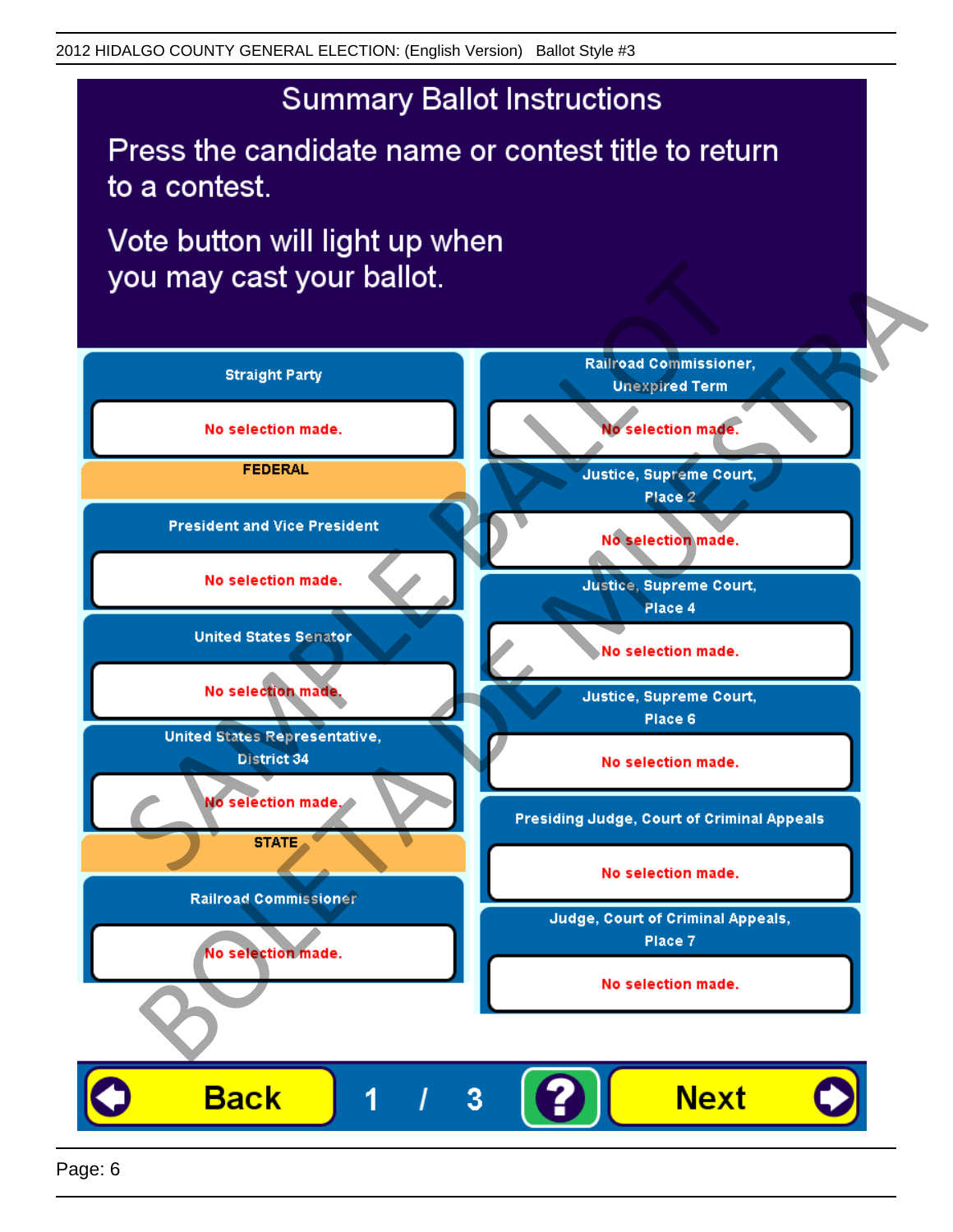# **Summary Ballot Instructions**

Press the candidate name or contest title to return to a contest.

Vote button will light up when